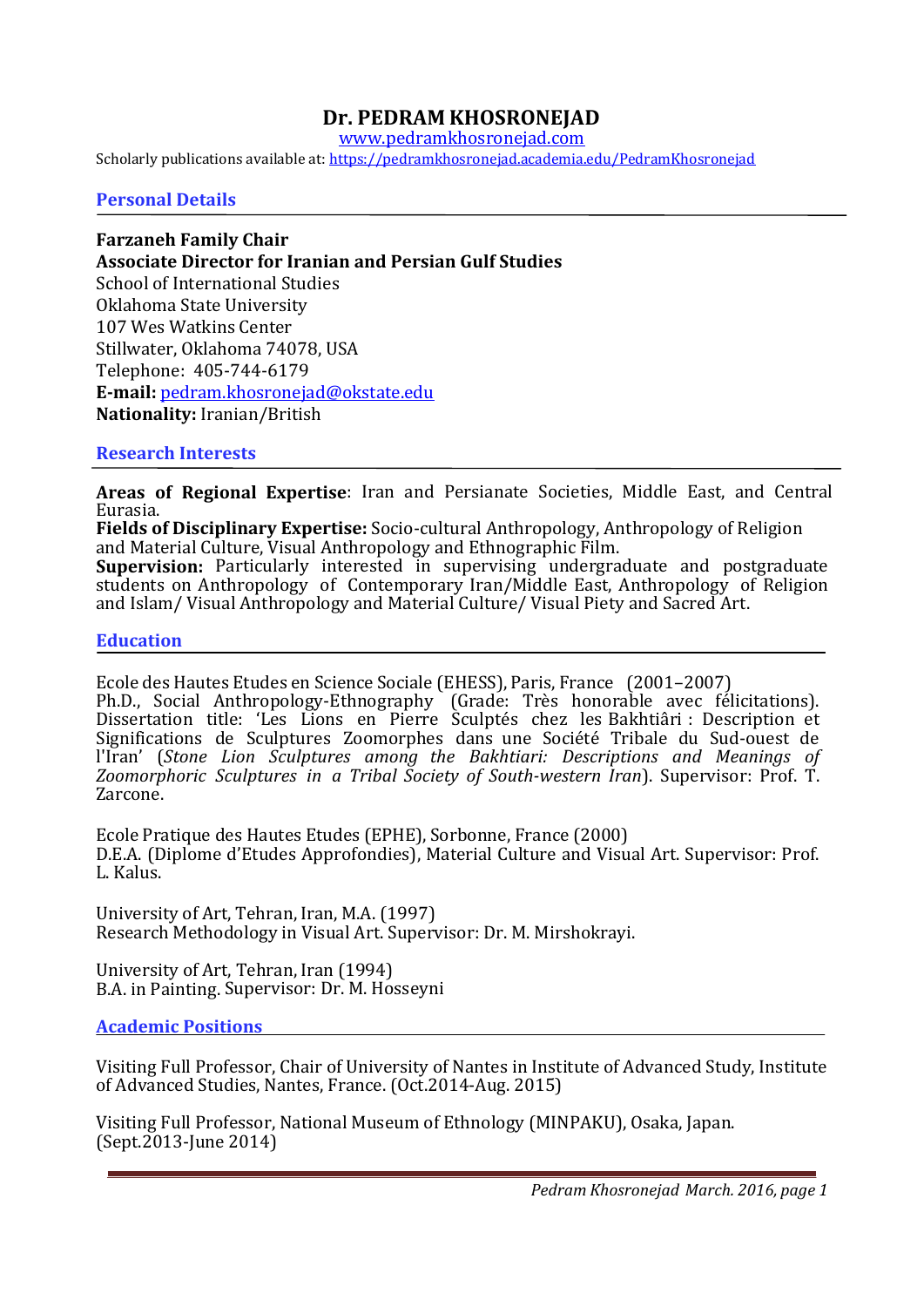The Goli Rais Larizadeh Chair of the Iran Heritage Foundation for the Anthropology of Iran, Department of Social Anthropology, University of St. Andrews, U.K. (Sept. 2007-April 2015)

Junior Research Fellow, the Middle East Centre, St. Antony's College, University of Oxford, U.K. (2005–2007)

Associated Member, Sub-Faculty of Near & Middle Eastern Studies, the Oriental Institute, University of Oxford, U.K. (2004–2005)

**Current International Collaborative Projects** 

*Religious Iconography, Blasphemy, and Anticlericalism in the Abrahamic Religions* (RIBAAR). The Institut de Pluralisme Religieux et de l'Athéisme (IPRA). Maison des Sciences de l'Homme Ange Guépin (MSHG/USR 3491) and Groupe Sociétés, Religions, Laïcités (GSRL)- CNRS, Paris, France. (2016–2019)

*Martyrdom in Modern Iran* (Iran-Iraq war 1980-88): A study of various aspects of visual culture (cinema/media, visual art/material culture) *connected to trauma and warfare* (sacred landscape and urbanism), with the collaboration of the Institute of Martyrdom and Martyrdom Museum, Iran. (2010–2016)

*The Culture of Saints and the Veneration of Shrines in Turko-Persian Regions* (Iran, Turkey and Central Asia) *and the Islamic World*, with the collaboration of Prof. T. Zarcone (GSRL-CNRS, France). (2009-2017)

*Photography of African Slavery in Qajar Iran*, with the collaboration of Institute for Iranian Contemporary Studies Historical, Library of University of Tehran, Iran. (2015-2018)

**Fellowships and Grants (selected)** 

### **Grants for the creation and establishment of the Anthropology of Iran in the Department of Social Anthropology at the University of St Andrews**

Iran Heritage Foundation (U.K.) and Centro Incontri Umani (Switzerland) grant for the *creation of a research fellow position for the Anthropology of Iran* in the Department of Social Anthropology at the University of St Andrews. (2007-2010)

Houtan Foundation (U.S.A) grant for the creation of a *Ph.D. scholarship for the Anthropology of Iran* under the supervision of Dr. P. Khosronejad in the Department of Social Anthropology at the University of St Andrews. (2009-2012)

Houtan Foundation (U.S.A) grant for the creation of a *Visiting Professor Fellowship for the Anthropology of Iran* in the Department of Social Anthropology at the University of St Andrews. (2009-2012)

Houtan Foundation (U.S.A) grant for running a research pilot-project regarding the *Visual Anthropology of Iran* in the Department of Social Anthropology at the University of St Andrews. (2009-2012)

### **Research and Travel Grants**

 The British Academy (U.K.), fieldwork grant for a period of 4 weeks in Iran. *Mortuary Landscape and Sacred Material Culture of Bakhtiari Nomads.* (2011)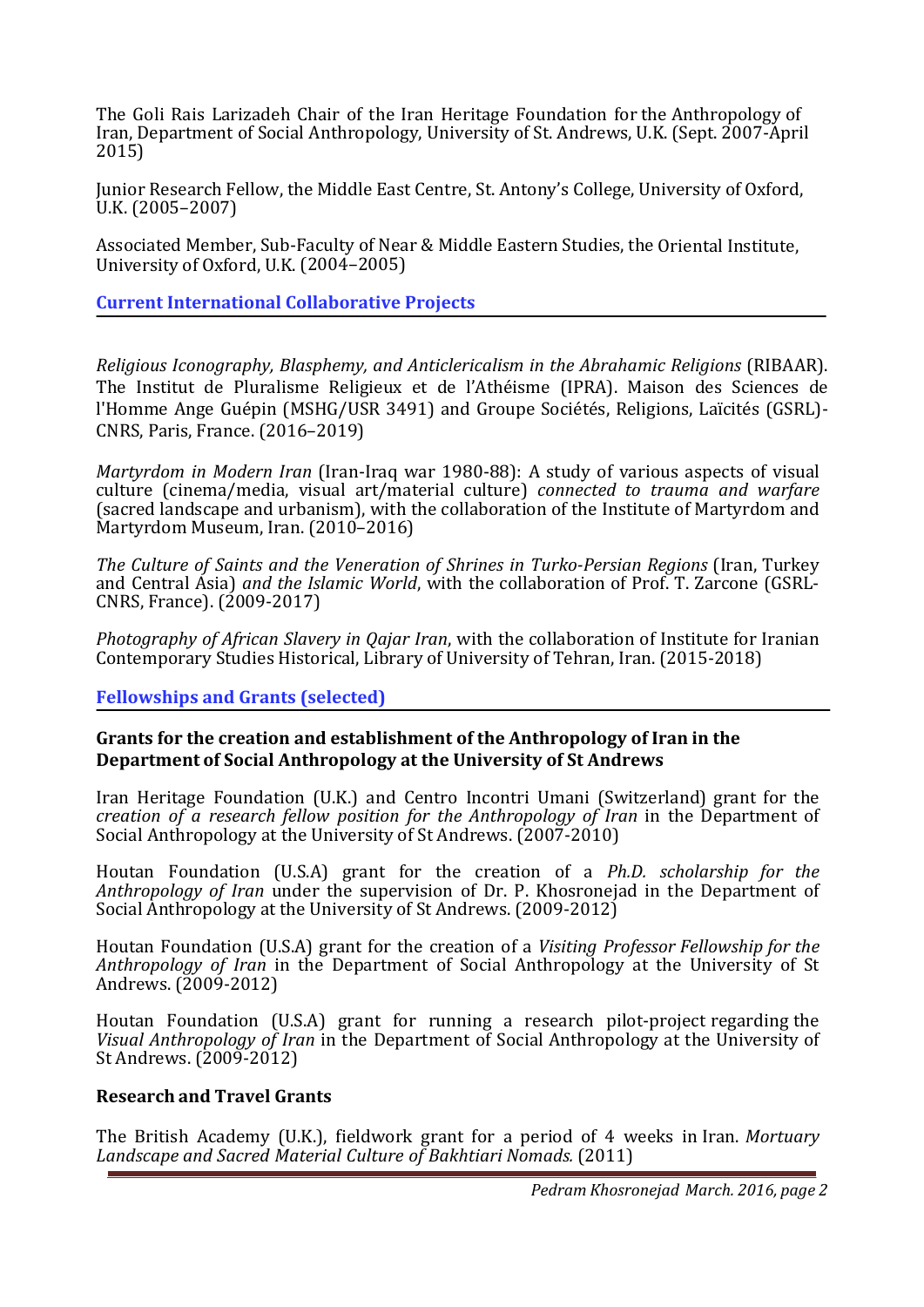The British Academy (U.K.), fieldwork grant for a period of 4 weeks in Iran. *Mortuary* 

*Landscape and Sacred Material Culture of Bakhtiari Nomads.* (2010)

Centro Incontri Umani (Switzerland), *Senior Post-Doctoral Residential Fellowship* for a period of 9 months. (2007)

# **Dissertation Fellowship**

Ecole des Hautes Etudes en Science Sociale, France. (2006)

The Barakat Trust (U.K.), for a period of one year with affiliation to St Antony's College in the University of Oxford. (2004)

Soudavar Memorial Foundation, Switzerland. (2004)

Roshan Cultural Heritage Institute, U.S.A. (2004)

French Ministry of Foreign Affairs, for a period of 4 years, France. (2000-2004)

# **Film Project**

Soudavar Memorial Foundation (Switzerland), *Lion Tombstones amongst Nomadic Societies in South-western Iran.* (2013)

CNRS/IMAGE (France), *Lion Tombstones amongst Nomadic Societies in South-western Iran,* fieldwork researches and filming related rituals. (2003)

# **Writing Grants**

Soudavar Memorial Foundation (Switzerland), *Material Religion and Techniques of Production: Lion Tombstone Sculptors in South- western Iran.* (2014)

Groupe Sociétés, Religions, Laïcités (France), Soudavar Memorial Foundation (Switzerland), the Barakat Trust (U.K.). *Les Lions en Pierre Sculptée chez les Bakhtiari: Description et Significations de Sculptures Zoomorphes dans une Société Tribale du sudouest de l'Iran.* (2013)

Groupe Sociétés, Religions, Laïcités, CNRS (France), *Journal of Anthropology of the Middle East and Central Eurasia* (Russia, the Caucasus, Central Asia, China). (2013-2015)

## **Holding Conferences and Workshops**

The Wenner-Gren Foundation (U.S.A), Houtan Foundation (U.S.A.), Iran Heritage Foundation (U.K.), Iran Society (U.K.), *Visual Representations of Iran* (conference, film season and photo exhibition), St Andrews, U.K. (2008)

**Awards, Honours, Prizes** 

*Visiting Full Professor*, Chair of University of Nantes in Institute of Advanced Study, Institute of Advanced Studies, Nantes, France. (2014-2015)

*Visiting Full Professor*, National Museum of Ethnology (MINPAKU), Osaka, Japan. (2013-2014)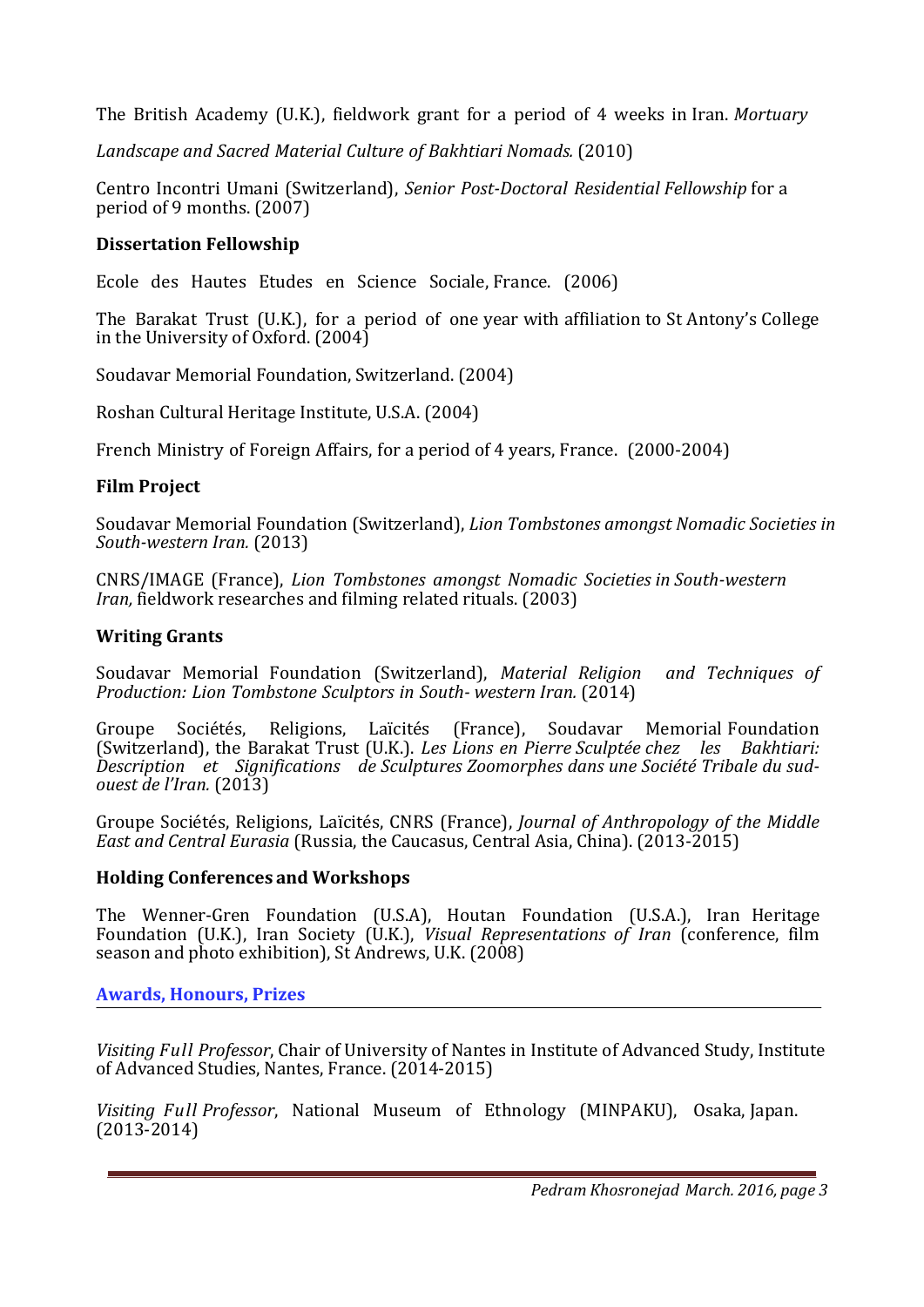# **Publication**

### **Books**

*Les Lions en Pierre Sculptée chez les Bakhtiari: Description et significations de sculptures zoomorphes dans une société tribale du sud-ouest de l'Iran,* The Anthropology of Persianate Societies*,* Volume 2, Sean Kingston Publishing, U.K. 260 pp. (June 2013) Reviewed in:

-*The Journal of the Anthropology of the Contemporary Middle East and Central Eurasia* (ACME), Winter 2014. Vol. II, pp. 230-231.

*-The International Journal of Islamic Architecture,* 2014 Vol. 3, Issue 2. 1 July 2014, pp. 508-510. *-L'Homme*, 2015, No: 213, pp. 203-6.

### **Program and Exhibition Catalogues**

*Visual Representations of Iran: Conference, Film Season and Photo Exhibition*, Department of Social Anthropology, University of St. Andrews, U.K., June, 2008. http://www.st-andrews.ac.uk/anthropologyiran/index.php

*Photography and Cinematography in Qajar Era Iran*, conference co- organiser with M. M. Eskandari-Qajar (Santa Barbara City College, USA), Department of Social Anthropology, University of St. Andrews, St. Andrews, U.K., August, 2011

https://www.academia.edu/1621485/Photography\_and\_Cinematography\_in\_Qajar\_Era\_Ira n\_Conf.\_Catalogue

### **Edited Volumes**

*Untold Stories: The Socio-cultural Life of Images in Qajar Era Iran* (Berlin-Münster-Wien-Zürich-London: LIT Verlag, 2015), 150 pp., in *Iranian Studies Series*, Vol. II.

*Women's Rituals and Ceremonies in Shiite Iran and Muslim Communities: Methodological and theological challenges* (Berlin-Münster-Wien-Zürich-London: LIT Verlag, 2014), 140 pp.*,* in *Iranian Studies Series*, Vol. I.

*Digital Art, Political Aesthetic and Social Media: Case Study of the Iranian Presidential Election of 2009, International Journal of Communication,* 7 (2013), pp. 1298-1315 (guest editor).

*Iranian Sacred Defence Cinema: Religion, Martyrdom and National Identity* (Canon Pyon: Sean Kingston Publishing, 2012), 213 pp.

Reviewed in:

-*The Journal of* the *Anthropology of the Contemporary Middle East and Central Eurasia* (ACME), Winter 2014. Vol. II, pp. 240-241.

 *- International Journal of Middle East Studies*, 2014, Vol. 46 Issue 03, pp 631-633.

*Unburied Memories: The Politics of Bodies, and the Material Culture of Sacred Defense Martyrs in Iran, Journal of Visual Anthropology*, Special Issue (Spring), 25(1-2): 2012, Taylor & Francis, pp.1-166. (guest editor).

*Unburied Memories: The Politics of Bodies, and the Material Culture of Sacred Defense Martyrs in Iran* (London: Rutledge, 2012), 172 pp. Reviewed in:

-*Parcours Anthropologiques*, 2014, Vol. 9:1, pp. 221-223.

*- Iranian Studies*, Spring 2014, Vol. 47:4, pp. 667-670.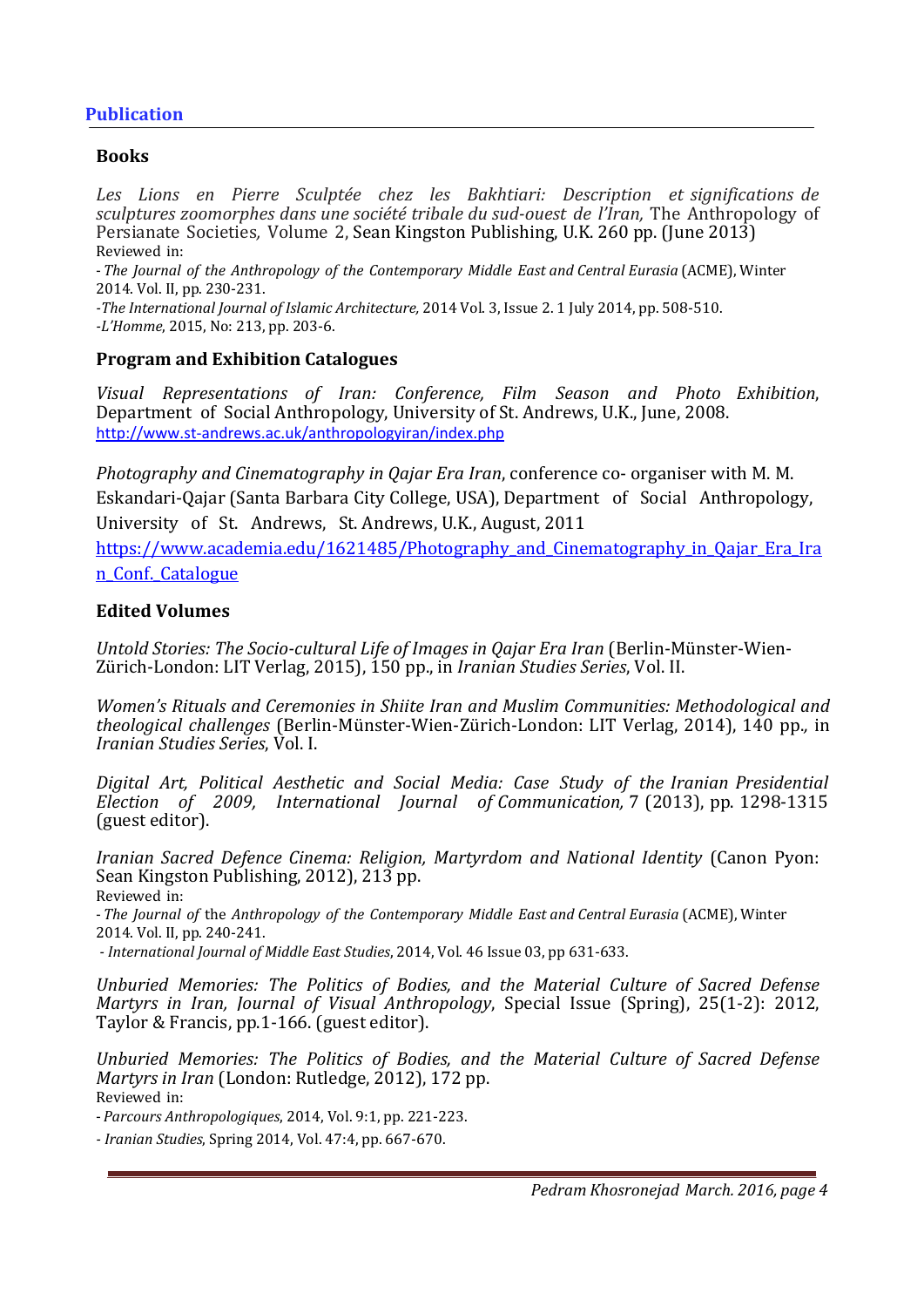- *Journal of Shi'a Islamic Studies*, 2013, Vol. 6 Issue 2, p. 250.

*Saints and their Pilgrims in Iran and Neighbouring Countries* (Canon Pyon: Sean Kingston Publishing, 2012), in *The Anthropology of Persianate Societies Series* Vol. I., 169 pp. Reviewed in:

*- The Journal of Material Religion*, 2015. Vol. 11: 2, pp. 272-274.

*The Art and Material Culture of Iranian Shi'ism: Iconography and Religious Devotion in Shi'i Islam* (London: I.B. Tauris and British Institute for Persian Studies, 2011), 284 pp., included in *Tauris Academic Studies: International Library of Iranian Studies.*  Reviewed in:

*- The Journal of Material Religion*, 2015. Vol. 11: 2, pp. 272-274.

- *Review of Middle East Studies,* 2014. Vol. 48, No. 1/2, pp. 87-89.

*-The Journal of* the *Anthropology of the Contemporary Middle East and Central Eurasia* (ACME), Winter 2014. Vol. II, pp. 234-236.

*-The International Journal of Islamic Architecture,* 2014 Vol. 3, Issue 2. 1 July 2014, pp. 514-516.

*-The Journal of Shia Islamic Studies*, 2013. Vol. 6: 4, pp. 486-491.

-*The Journal of Studia Iranica*, 2013. Vol. 42: pp. 301-303.

*Beyond the Iranian Frame: From Visual Representation to Socio- political Drama, Journal of Iranian Studies,* Special Issue, Vol. 44, 3: 2011, Taylor & Francis, pp. 1475-4819 (guest editor).

### **Articles in Edited Volumes and Conference Proceedings**

"Gageriveh, Bakhtiari women's lamentations: between self -suffering and tribal identity," in *Women's Rituals and Ceremonies in Shiite Iran and Muslim Communities: Methodological and theological challenges Women's Rituals and Ceremonies in Shiite Iran and Muslim Communities: Methodological and theological challenges*, ed. Pedram Khosronejad (Berlin-Münster-Wien-Zürich-London: LIT Verlag, 2014), 41-63.

"The People of the Air: Healing and Spirit Possession in South of Iran," in *Shamanism and Healing Rituals in Contemporary Islam and Sufism*. eds. Thierry Zarcone and Angela Hobart (London: I.B. Tauris Publishers, 2013), 131–169.

"The Iran-Iraq War and the creation of Sacred Defence Cinema," in *Iranian Sacred Defence Cinema: Religion, Martyrdom and National Identity*, ed. Pedram Khosronejad (Canon Pyon: Sean Kingston Publishing, 2012), 1–57.

"Introduction," in *Unburied Memories: The Politics of Bodies, and the Material Culture of Sacred Defence Martyrs in Iran*, ed. Pedram Khosronejad (London: Rutledge, 2012), 1- 34.

"Introduction: Anthropology, Islam and Sainthood", in *Saints and their Pilgrims in Iran and Neighbouring Countries*, ed. Pedram Khosronejad (Canon Pyon: Sean Kingston Publishing, 2012), 3–21.

"Introduction: Shiite Material Religion and Sacred Art," in *The Art and Material Culture of Iranian Shi'ism: Iconography and Religious Devotion in Shi'i Islam*, ed. Pedram Khosronejad (London: I.B. Tauris and British Institute for Persian Studies, 2011), 1–22.

"Lion's Representations in Bakhtiari Oral Tradition and Funerary Material Culture," in *The Art and Material Culture of Iranian Shi'ism: Iconography and Religious Devotion in Shi'i Islam*, ed. Pedram Khosronejad (London: I.B. Tauris and British Institute for Persian Studies, 2011), 193–214.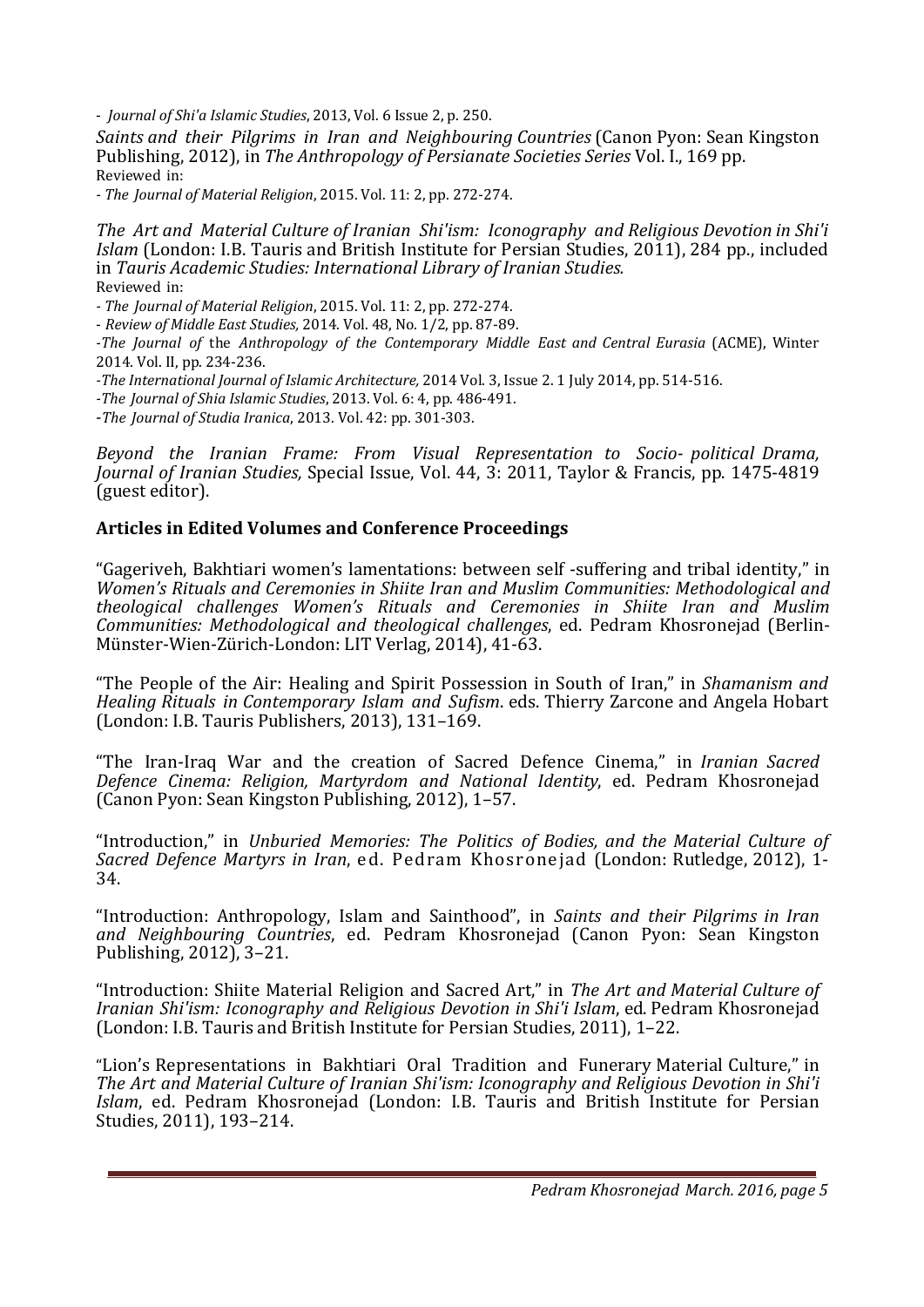# **Articles in Peer-Reviewed Journals**

"A Rare Bakhtiari Sufi Manuscript: Genealogy of Siyid Muhammad Parhizkar, " *Journal of Anthropology of the Contemporary Middle East and Central Eurasia*, 2 Issue (winter 2015), 216-245.

"Visual representations of the Persian *Darvish* in Sufi art and material culture: preliminary report from the Bunyad Institute, Tehran, Iran (I)," co-writer with Thierry Zarcone, *Journal of Anthropology of the Contemporary Middle East and Central Eurasia*, 2 Issue (winter 2015), 193-216.

"Reflections on the Diversity and Religious Functions of Holy Places and Sacred Stones among Bakhtiari Nomads," *Journal of Anthropology of the Contemporary Middle East and Central Eurasia*, 2 Issue (winter 2014),143-169.

"Digital Ethnography, Resistance Art and Communication Media in Iran," *Digital Art, Political Aesthetic and Social Media: Case Study of the Iranian Presidential Election of 2009*, *International Journal of Communication*. (Special Issue) volume 7 (2013), 1298–1315.

"Some Observations on Visual Representations of the 2009 Iranian Presidential Elections' Crisis," in *Beyond the Iranian Frame: From Visual Representation to Sociopolitical Drama*, special issue of *Journal of Iranian Studies,* Vol. 44, 3: 2011, Taylor & Francis, 1475-4819.

"Remembering the Sacred Defence: Iran-Iraq War Memorials," *Anthropology News*, *Memorials and Memoralization*, (Special Issue) volume 52, no. 6. 2011, 15.

"Where is the Anthropology of Iran after 70 Years?," *Anthropology News*, 48, no. 2 (2007), 11.

"The *Shahnameh* in Bakhtiari Nomadic Society: Anthropological Aspects of the Hero and Heroism," *Iran* XLIV 2006 (the British Institute of Persian Studies, British Academy), 321–26.

"Learning about the Bakhtiari Nomads in Iran through their Material and Oral Structures of Death and Dying," *Anthropology News* 47, no. 3 (2006): 23.

"Anthropology of Islamic Shi'ite Art and Material Culture," *Anthropology News* 47, no. 6 (2006), 33.

"Being a Martyr in Iran," *Anthropology News* 47, no. 8 (2006), 20.

"The Missing: Material Culture, Spiritual and Personal Loss in Bakhtiari Traditional Lamentation," *BIPS* (British Institute of Persian Studies) *Newsletter.* 2005

"Aspect des cimetières et des pierres tombales sur le plateau Iranien," *Orient Express*. Notes et Nouvelles d'Archéologie Orientale (Institut d'art et d'archéologie, Paris), n° 3 (2002), 79–82.

"La thématique des lions en pierre dans la société et la culture des nomades Bakhtiari et Lors en Iran," *Orient Express*. Notes et Nouvelles d'Archéologie Orientale, n° 2 (2002), 44–47.

"Nomadic Tombstones and Anthropology of Art," *Ketabheh Mah-e Honar*, No. 1 (1998), 23–26.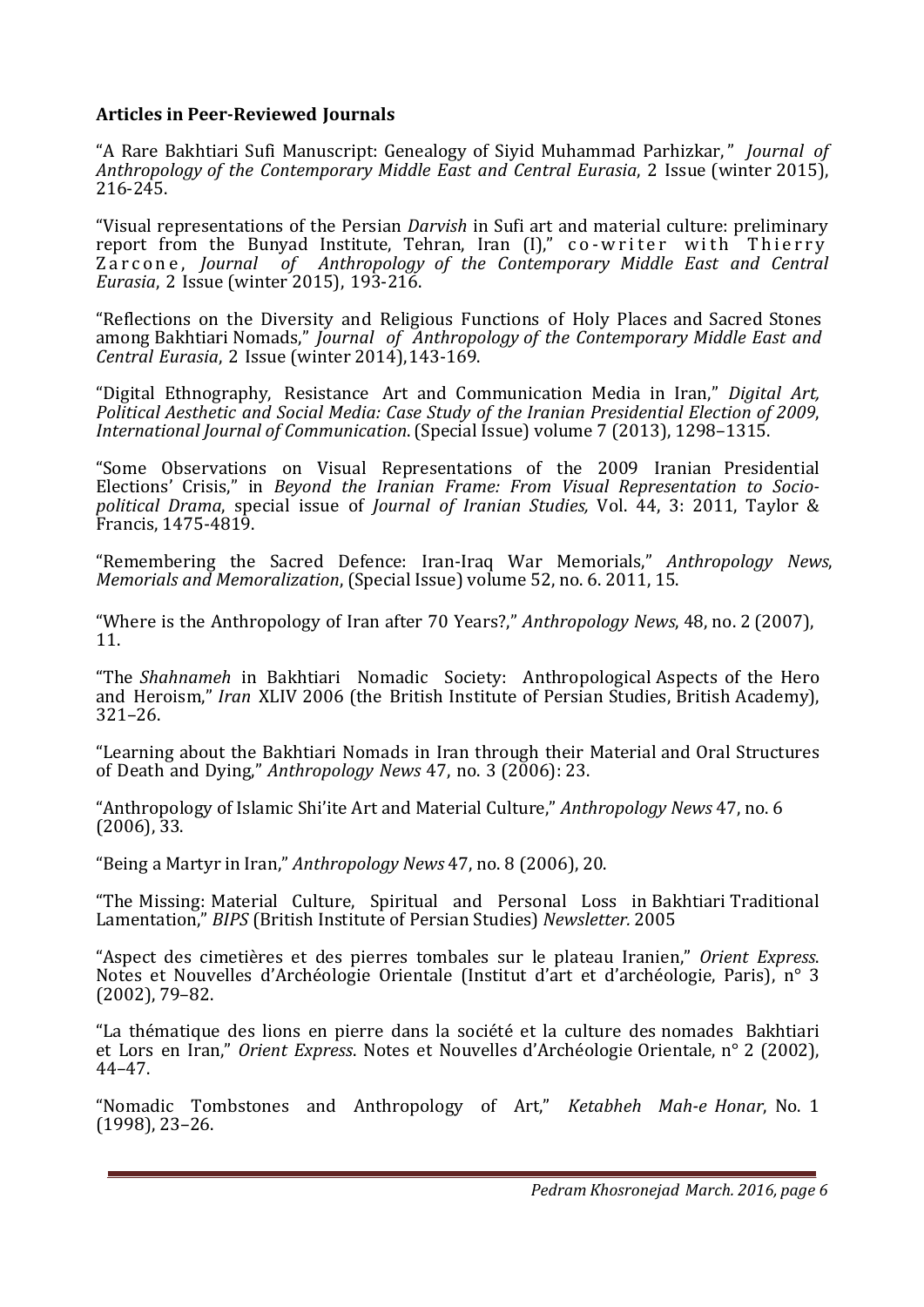"Introduction to the Anthropology of Art and Aesthetics," *Ketabheh Mah-e Honar*, No. 1 (1998), 23–26.

## **Encyclopaedia Entries**

"Lion Tombstones," in *Encyclopedia Iranica*, ed. Ehsan Yarshater (2004) New York: Columbia University. www.iranica.com

# **Book Reviews**

*International Journal of Middle East Studies*, special issue on Iran, 34, issue 3 (December 2007), 407-430.

"Review of *The Martyrs of Karbala: Shi'ite Symbols and Rituals in Modern Iran* (Washington: University of Washington Press 2005)" by Kamran Scot Aghaie (ed.).

"Review of *The Women of Karbala: Ritual Performance and Symbolic Discourses in Modern Shi'i Islam* (Austin: University of Texas Press 2005)" by Kamran Scot Aghaie (ed.).

"Review of *Mute Dreams, Blind Owls, and Dispersed Knowledges: Persian Poesis in the Transnational Circuitry* (Durham: Duke University Press 2004)" by Michael J. Fischer.

"Review of *The Friends of God Sufi-Saints in Islam*: *Popular Poster Art from Pakistan* (Oxford: Oxford University Press 2006)" by Jürgen W. Frembgen.

"Review of *Guerre et Mémoire: Combattants Iraniens* (conflict Iran-Iraq), *Combattants français* (Tehran : Hozeh Honari 2002)" by Table Ronde Sur La Littérature De Guerre (6-7 Décembre 1999) Téhéran,l'Institut Français de Recherche en Iran (IFRI).

## **Film Reviews**

"Review of *Standard-bearers of Hussein: Women commemorating Karbala* (directed by Ingvild Flaskerud, 2003, 35', Mono, language of film: Persian with English subtitles), *Journal of Visual Anthropology,* 22, issue 1 (January 2009), 71–74.

"Review of *The Procession of the Captives: A Shiite Tragedy*, directed (directed by Sabrina Mervin, 2006, 54', language of film: Arabic with English subtitles), *Journal of Visual Anthropology,* 22, issue 1 (January 2009), 73-74.

## **Books in Preparation**

*Devotional Portraitures in Twelver Shiism: Prophet Muhamamd, Imam Ali and Sufi Saints*. eds. Pedram Khosronejad and Thierry Zarcone (Berlin-Münster-Wien-Zürich-London: LIT Verlag, 2016) in *Iranian Studies Series*, Vol. III.

## **Work in Progress**

*Memory, Materiality of War and Sacred Urban Landscape in Iran.* 

*Material Religion and Techniques of Production: lion tombstone sculptors in south-west Iran.*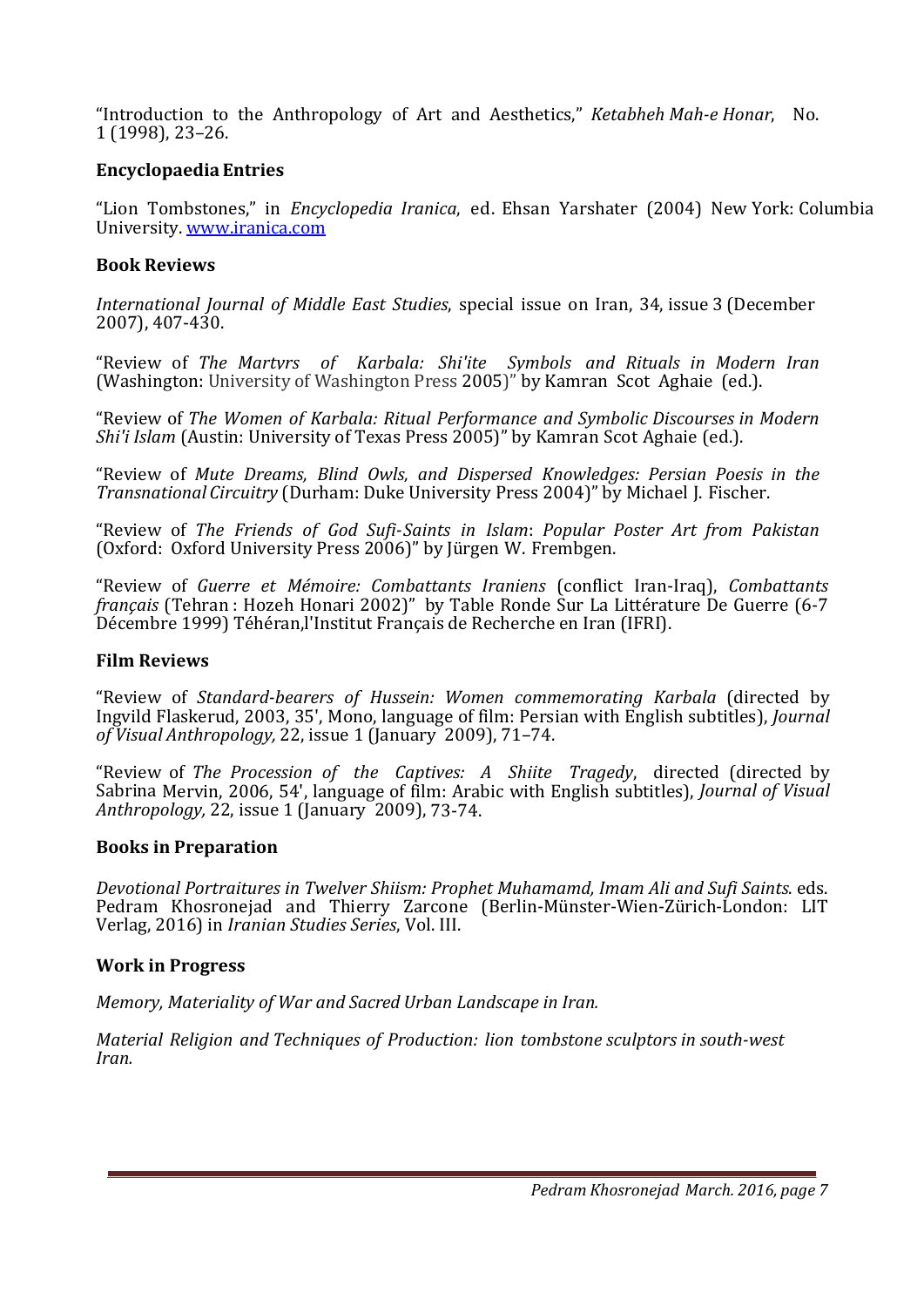# **Published Translations of my work**

"The face of African slavery in Qajar Iran – in pictures," *the Guardian*, 14 January, 2016. Persian translation for **the centre for the great Islamic Encyclopaedia** by Ms. Sh. Ghomashchi: http://www.cgie.org.ir/popup/fa/system/contentprint/84668

"Le Coran n'Interdit pas la Représentations du Prophète," *Figaro*, p.18 (hard copy), 21 January, 2015. Persian translation for Radio France Internationale by F. Vahabi: http://www.english.rfi.fr

"The *Shahnameh* in Bakhtiari Nomadic Society: Anthropological Aspects of the Hero and Heroism," *Iran* XLIV 2006 (the British Institute of Persian Studies, British Academy), 321–26. Persian translation by and M. Dashad A. Salahshour: http://anthropology.ir/article/29383

**Professional Experience** 

### **Courses Taught**

Visiting Full Professor Anthropology, *Islam and Material Culture* (first semester, 32 hours), Department of History, Faculty of Social Science, University of Isfahan, Iran. (2012–2013)

Visiting Full Professor Anthropology, *Shi'ism in the United States*(first semester, 18 hours), Department of Sociology, Faculty of Social Science, University of Isfahan, Iran.  $(2012 - 2013)$ 

*Visuality and Materiality of War and Memory: the case study of the Iran-Iraq War*, Department of Social Anthropology, University of St Andrews, Semester two, SA5010: Research Methods in Social Anthropology. (2011–2012)

*Anthropology of Post-revolutionary Iran*, Department of Social Anthropology, University of St Andrews, Honour Modules, Semester two, SA3032: Regional Ethnography I: Anthropology of Iran. (2010–2011)

*Summer School of Ethnographical Filmmaking* (organiser and programmer), with the collaboration of P. I. Crawford, R. Husmann, and B. Engelbrecht Centro Incontri Umani, Ascona, Switzerland. (2010)

*Key Issues in Social Anthropology: Death and Revitalization Rituals* (co-organiser of module with A. Hobart), Centro Incontri Umani, Ascona, Switzerland. (2009)

*Introduction to the Anthropology of Iran*, The Middle East Centre, St. Antony's College, University of Oxford, U.K, Hilary Term. (2006)

*Anthropological Visions of Contemporary Iran: Religious Material Culture and Cultural Politics in Post-revolutionary Iran*, The Middle East Centre, St. Antony's College, University of Oxford, U.K., Trinity Term. (2006)

*The Material Culture and Mortuary Landscape of Islamic Iran* (co-organiser of module with L. Treadwell), The Khalili Research Centre for the Art and Material Culture of the Middle East, University of Oxford, Trinity Term. (2005)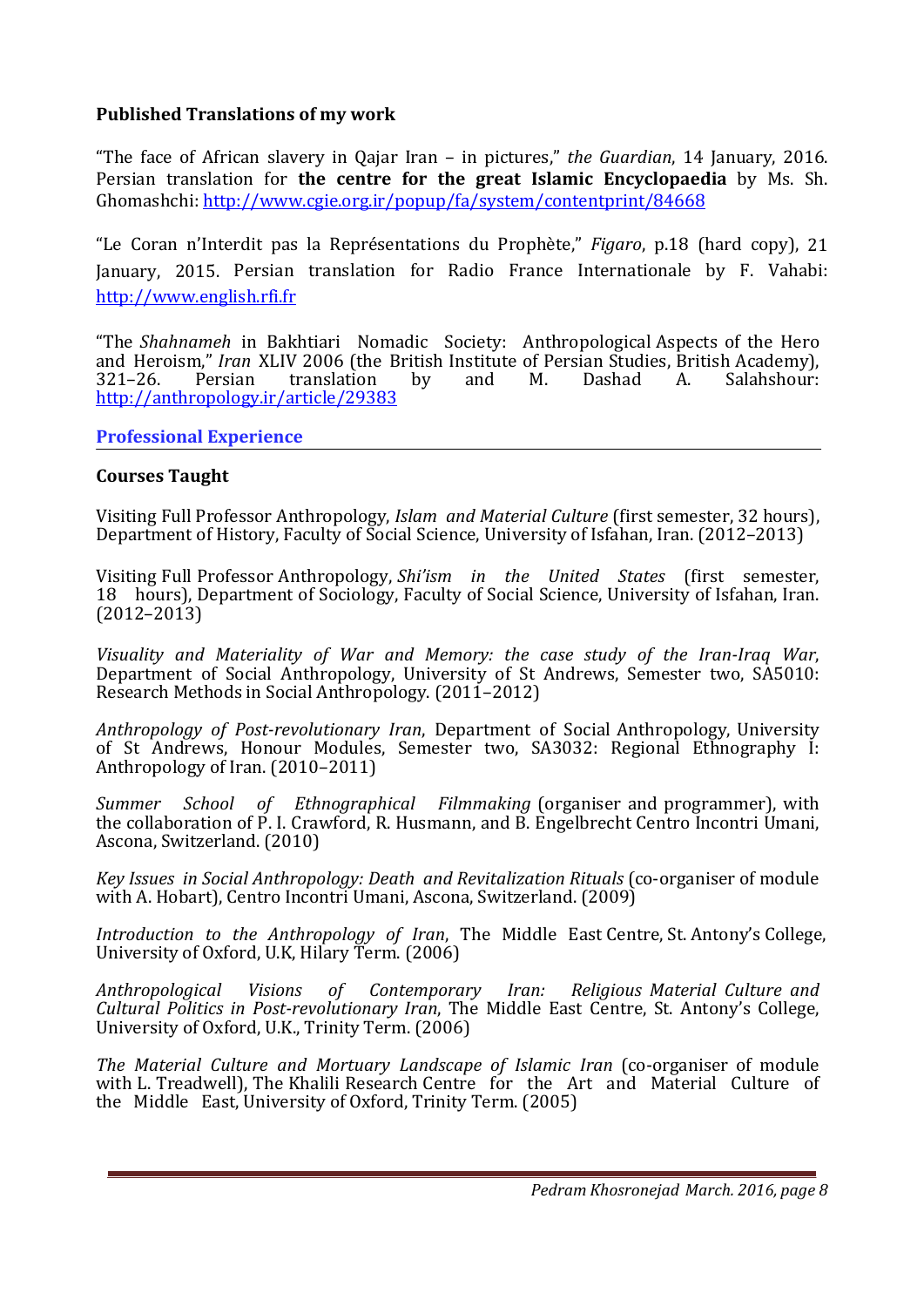### **Papers**

"The Role of Qajar Portraiture Photography in Saint Veneration," *Shiite Saint Veneration in Comparative Studies***,** Faculty of Literature and Human Science, University of Isfahan, Isfahan, Iran, April, 2014.

"Identification of Martyrs of the Iran-Iraq War (1980–88): Scientific Knowledge or Religious Devotion," *International Forum for Mass Grave Victim Identification*, The Royal College of Pathologists, London, U.K., March, 2013.

"Photography, Ethical Issues and Coverage of the Iran-Iraq War Martyrs (1980– 88)," *Media, War & Conflict Fifth Anniversary Conference*, New Political Communication<br>Unit, Department of Politics and International Relations, University of London, London, U.K., April, 2013.

"Shrines of Un-known Martyrs of the Iran-Iraq War as Vocal Public Spaces in Tehran Universities," *Material Religion as a Voice in Public Space*, *The Socrel Annual Conference: Material Religion*, Durham University, U.K., April, 2013.

"Bones and Souls: Politics of Body and Memorial Architecture of Unknown Martyrs of the Iran-Iraq War," International Conference on *The House of the Prophet: Architecture, Ritual, and the Transmission of Knowledge in the Shrines of Ahl al-Bayt*, New York University – Abu Dhabi Institute, United Arab Emirates, May, 2012.

"Immortal Saints: Shrines and Memorials of Unknown Martyrs of the Iran-Iraq War," International Conference on *The Making of Saints in the Muslim World in 20th Century*, GSRL-CNRS, Paris, France, November, 2011.

"Curtains of Heaven: Celestial and Devotional Mural Paintings of Iranian Pilgrimage," International Conference on *Pilgrimages and Sanctuaries: Art, Music and Rituals*, Centro Incontri Umani, Ascona, Switzerland, November, 2011.

"Battlefield Pilgrimage in Iran: Ambiguity of Sacredness," International Conference on *Pilgrimage and Sanctuaries: Ambiguity in Context*, Centro Incontri Umani, Ascona, Switzerland, November, 2010.

"Visuality and Materiality of the Post-Presidential Election Crisis of Iran on the Cyberspace," workshop organised by B. Engelbrecht and N. Wanono.  $11<sup>th</sup>$  EASA Biennial Conference, Crisis and Imagination, Maynooth, Ireland, Augusr, 2010.

"The Ethnography of Sacred Defence Literature," International Conference *Iran and Historiography in a Comparative Perspective*, University of St. Andrews, St. Andrews, Scotland, September, 2009.

"Along with Illumination (Sacred Tourism): Anthropological Approaches to the Material Culture of Sacred Defence, Martyrdom, and Resistance among New Iranian Warfront Sightseeing?," International Conference *The Passions of Tourism, Travel and Movement*, 11th RAI International Festival of Ethnographic Film, Leeds, U.K., July, 2009.

"Tekiyeh Mir: A Qajar Home with a Unique Heritage," International Conference *Architecture in Qajar Persia*, Ninth Annual IQSA Conference, Austrian Academy of Sciences (AAS), Vienna, Austria, June, 2009.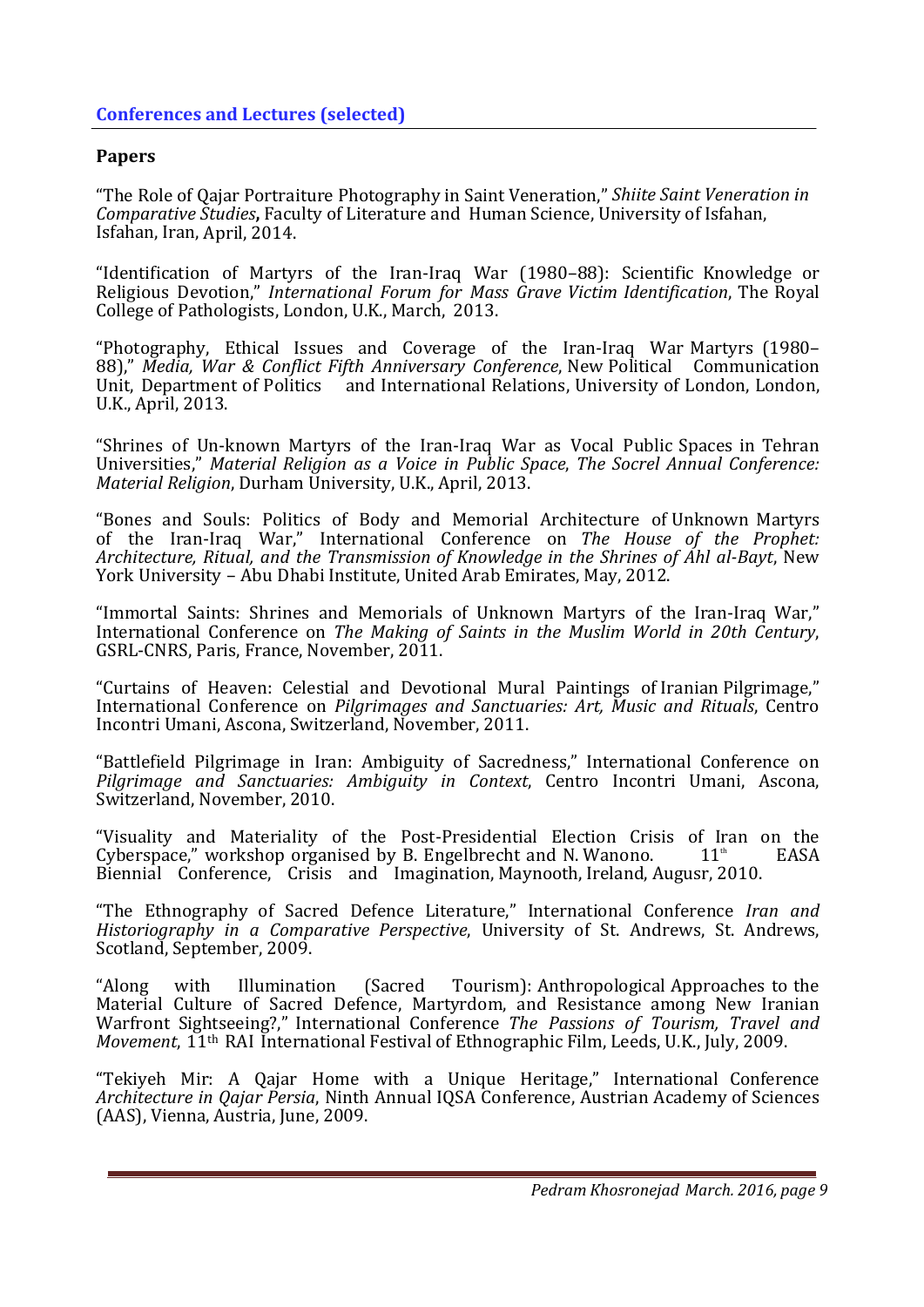"Zar Ritual in the South of Iran: Some Ceremonial and Visual Aspects," International Conference *Shamanism and Healing Rituals in Contemporary Islam and Sufism*, Organised by Centro Incontri Umani, Ascona, Switzerland, November, 2008.

"Narration of Triumph or Narration for Triumph: Morteza Avini's War Documentary Film," in the panel *Audio-visual Representation and Cultural Diversity*, the 10th Biennial Conference of the European Association of Social Anthropologists (EASA), Ljubljana, Slovenia, August, 2008.

"Morteza Avini and War Documentary Film: Interplay between Faith, Image and Martyrdom," International Conference *Memory, Trauma and Identity in Literary and Visual Representations in the Middle East*, British Society of Middle Eastern Studies (BRISMES)*,* Edinburgh, Scotland, February, 2008.

"The Missing: Spiritual and Personal Loss in Bakhtiari Female Lamentation," International Conference *Women's Rituals and Ceremonies in Contemporary Islamic World*, Organised by Centro Incontri Umani, Ascona, Switzerland, June, 2007.

"Narration of Triumph: War and Martyrdom in the Eyes of Morteza Avini," International Conference on *Narration of Triumph: War in the Documentary Cinema of Post-Revolutionary Iran*, Barbican Centre, London, U.K., February, 2007.

"Research on the Cloth of the Human Motifs on the Tombstones of Nomads in Western Iran," International Conference *Qajar Cloth and Textiles*, Leiden University, Holland, September, 2002.

"Interplay between Text and Image, Relationships Between Lamentations and Images on the Gravestones of Nomads in Southwestern Iran," First International Conference on *Middle Eastern and North African Popular Culture*, Magdalen College, University of Oxford, U.K., December, 2002.

"Motifs and Images of Nomadic Tombstones in Iran and their relation to Popular Culture," International Conference *Religion and Politics in the Qajar Period in Iran*, University of Bristol, U.K., September, 1999.

"Stone Lions as Tombstones," Fourth International Conference on *Iranian Studies*, Cité Université, Paris, France, September, 1999.

## **Invited Papers**

"Modern Persian Amulets and Talismans: a century ethnographical survey on Persian Shiite sacred objects and material religion," *Amulets and Talismans in the Muslim World*, University of Leiden, Netherlands, May, 2016.

 "Celestial Desires: Figuration and Sensation in Persian Devotional Shiite Mural Paintings," Contested Desires; Figuration and Sensation in Abrahamic *Traditions*. 2nd Workshop, Berlin, Zentrum Moderner Orient, March 2016.

"Banners during Tehran's Muharram Rituals of Nasseri era (1831-1896)" *Muslims, Migration and Sacred Objects*, Moesgaard Museum, Aarhus, Denmark, December, 2015.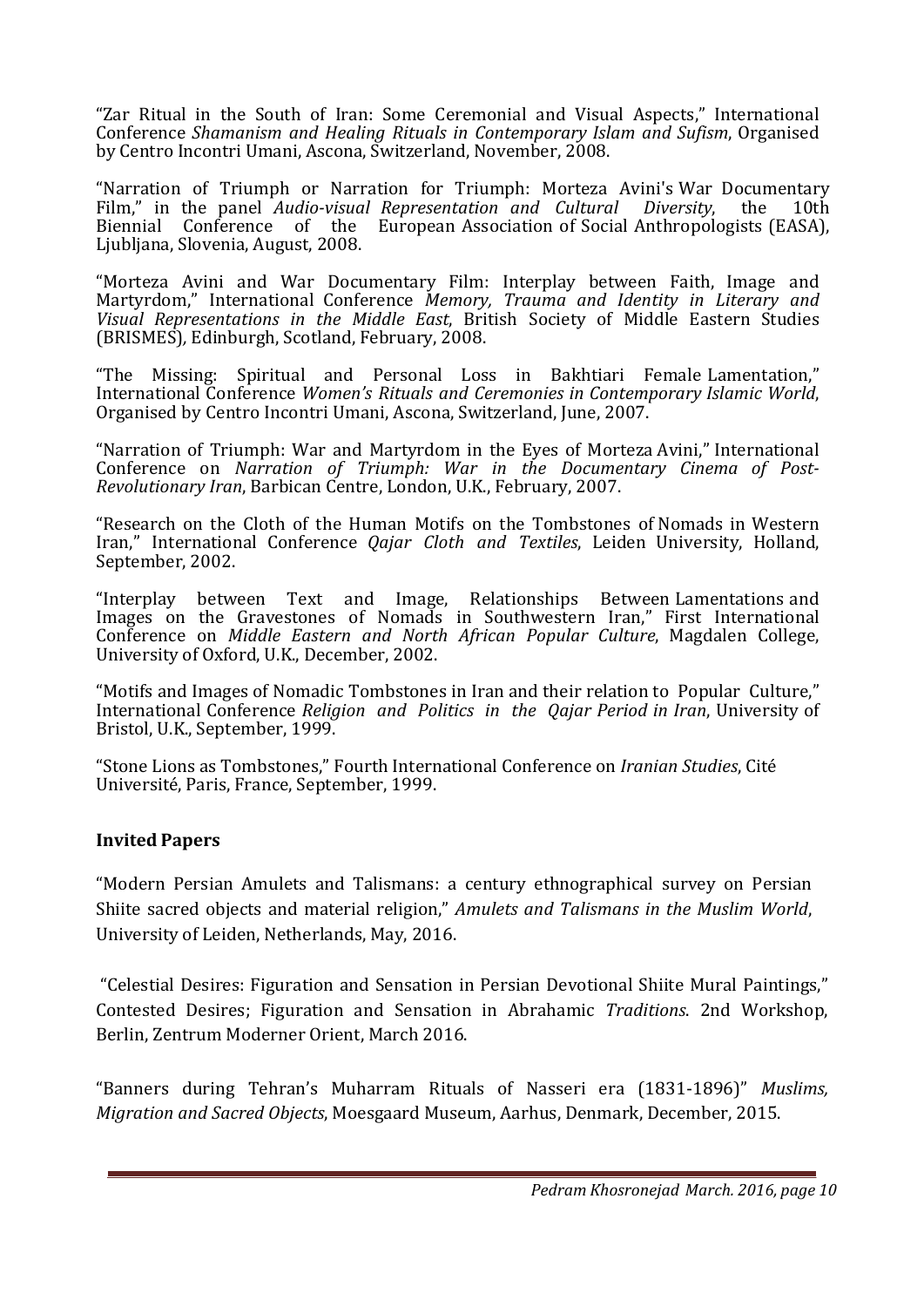"Visual Representations of Prophet Muhammad in Islamic Lands from the Pre-Modern Periods to Contemporary Iran," with collaboration of C. Gruber (Uni. of Michigan, USA), J. Tolan (Institut du Pluralisme Religieux et de l'Athéisme-IPRA/MSHG-Nantes), Institute of Advance Studies, Nantes, France, March, 2015.

"Image of Prophet and Saints among Muslim Communities: hadith, sonnat, and practice," with collaboration of P.-J. Luizard et T. Zarcone (GSRL-CNRS), Institute of Advance Studies, Nantes, France, February, 2015.

"La Rose de Mahomet : Les représentations du Prophète en Iran, des supports traditionnels aux supports modernes de l'image," University of Nantes, Nantes, France, February, 2015.

"Anthropology, Material Religion and Aesthetics: Religious Mural Paintings of Saints' Shrines in Iran," University of Tokyo 15<sup>th</sup> Feb., National Museum of Ethnology, Osaka, 26<sup>th</sup> Feb., University of Osaka 8<sup>th</sup> March, 2014.

"Digital Ethnography and Religious Aesthetics, Case: Representations of Neda Aghasoltan in Cyber Space," *Aesthetics in Contemporary Muslim Worlds*, Michelsen Institute, Bergen, Norway, October, 2012.

"Can Winds be Settled: Zar (spirit possession ritual) in Iranian Ethnographic Films," National Museum of Ethnology, Osaka, Japan, July, 2012.

"The First days of the Iran-Iraq War and the Creation of Sacred Defence Cinema," School of International Liberal Studies, Waseda University, Tokyo, Japan, July, 2012.

"Mountain Shrines of Bakhtiari Pastoral Nomads in South-West Iran," *Basic Research Project on Religious Culture and Politics in Central Asian Mountain Areas in the Last Three Centuries*, Islamic Area Studies Centre at the University of Tokyo, Japan, July, 2012.

"How the Visual can Present Sacredness: Digital Photo Portraits of Iran-Iraq War Martyrs," *Programme de Pos-Graduaçao em Anthropologia Social*, Museu National-Universidade Federal de Rio de Janeiro, Brazil, June, 2010.

"Socio-political Lives of Digital Photos: Visualization of Martyrdom in Post-war Iran and the Arab World," Department of Social Anthropology, University of Manchester, U.K., November, 2009.

"To Whom It May Concern: War Material Culture and Constructing the Past," Cambridge Mediterranean and Middle Eastern Network, University of Cambridge, U.K., October, 2009.

"Ethnographical Cinema: An Historical Overview," Department of Anthropology, Faculty of Social Science, University of Tehran, Iran, March, 2009.

"The Cinema of Morteza Avini: Introduction to Illumination Cinema," Department of Sociology, Faculty of Literature and Social Science, University of Isfahan, Iran, March, 2009.

"Mortuary Landscape and Funerary Material Culture among the Bakhtiari Nomads," Department of Sociology, Faculty of Literature and Social Science, University of Isfahan, Iran, March, 2009.

"Mortuary Landscape of the Bakhtiari Nomads and Recent Changes," 10th BIPS workshop (British Institute of Persian Studies, the British Academy), University of Manchester, U.K., January, 2009.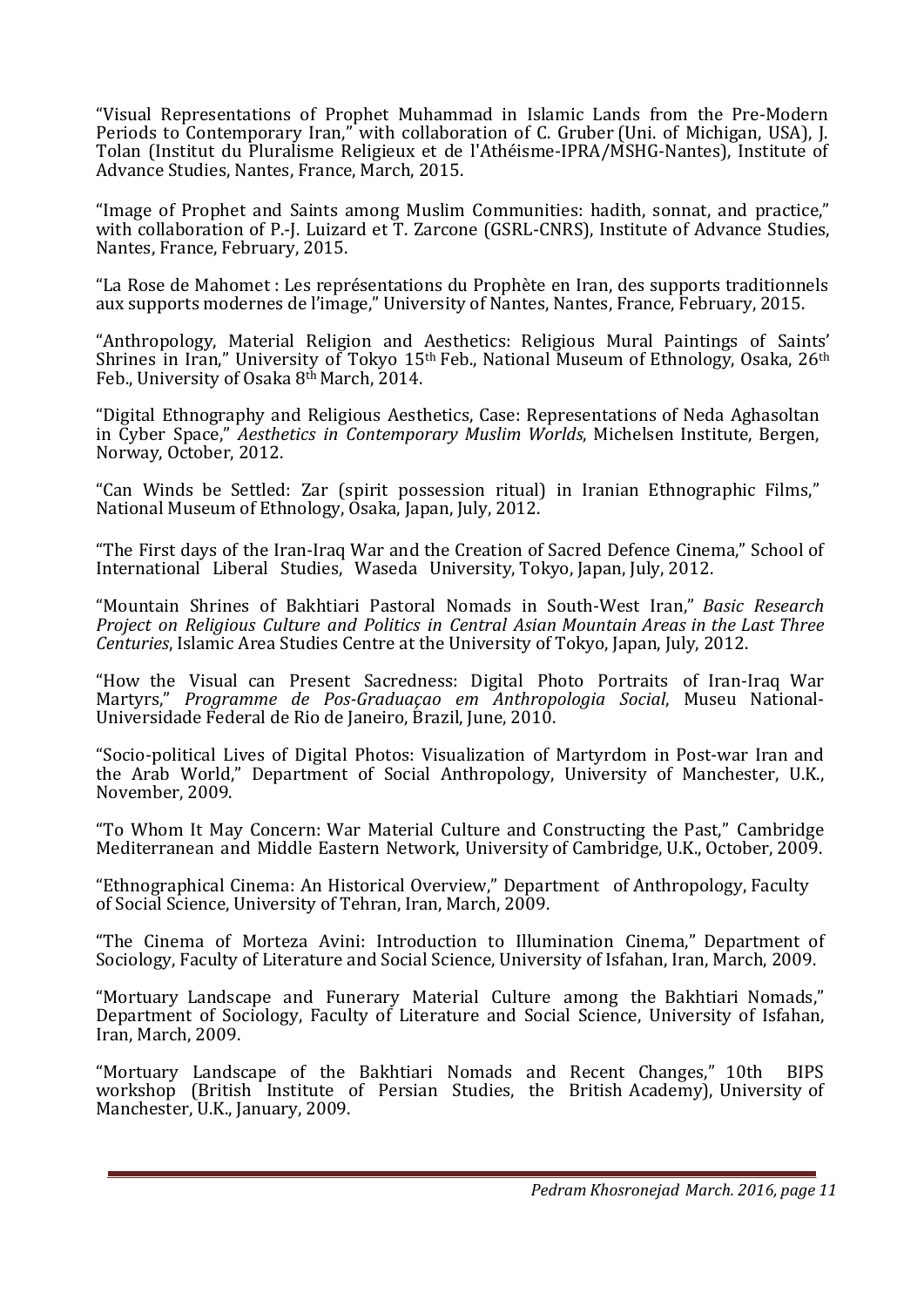"Diversité et Fonctions Religieuses des Lieux Saints chez les Nomades Bakhtiari du Sudouest de l'Iran," GSRL-CNRS, Paris, France, January, 2009.

"Bakhtiari Mortuary Landscape and Religious Material Culture," Department of Social Anthropology, University of St. Andrews, U.K., February, 2007.

"Shahnameh in Bakhtiari Nomadic Society: Anthropological Aspects of the Hero and Heroism through Mortuary Material Culture," The Iran Society, London, U.K., January, 2006.

"The Missing: Material Culture, Spiritual and Personal Loss in Bakhtiari Traditional Lamentation," 7th BIPS workshop (British Institute of Persian Studies, the British Academy), Cambridge, U.K., September, 2005.

"Lion Tombstones in the Bakhtiari Nomadic Society in the South-west of Iran: l'Objet d`Anthropologie ou d`Archéologie," The Barakat Trust Lecture, Headley Lecture Theatre, Ashmolean Museum, Oxford, U.K., November, 2005.

"A Survey of Lion Tombstones: Tribal Cemeteries and Local Shrines in the Nomadic Bakhtiari Regions of South-western Iran," 6th BIPS workshop (British Institute of Persian Studies, the British Academy), Wadham College, University of Oxford, U.K., September, 2004.

"Death Rituals and Funeral Activities amongst the Nomads of South- western Iran," series of seminars in the Anthropology Department, Dartmouth College, New Hampshire, U.S.A., December, 2004.

"Pastoral Nomads and Nomadism in Iran," series of seminars in the Anthropology Department, University of Michigan and University of West Michigan, U.S.A., January, 2003.

#### **Interviews**

"The face of African slavery in Qajar Iran – in pictures," *the Guardian*, 14 January, 2016. http://www.theguardian.com/world/iran-blog/2016/jan/14/african-slavery-in-qajar-iranin-photos

"Le Prophète a un Visage," *Thinkovery*, pp : 4-7, Avril/Mai/Juin/ 2015.

"Le Coran n'Interdit pas la Représentations du Prophète," *Figaro*, p.18 (hard copy), 21 January, 2015.

"Anthropology of War and Martyrdom," *Jam-e Jam Journal* (in Persian), April, 2009. http://www.jamejamonline.ir/papertext.aspx?newsnum=100905290322

"The Camera as an Anthropologic Notebook," *Documentary Cinema* (in Persian), December, 2009. http://www.rybondoc.com/global/index/section/guest/module/discussi on/lang/fa/id/43

"On Anthropology and Ethnographical Film," *Miras-e Farda Institute* (in Persian), January, 2008. http://mirasfarda.org/?p=828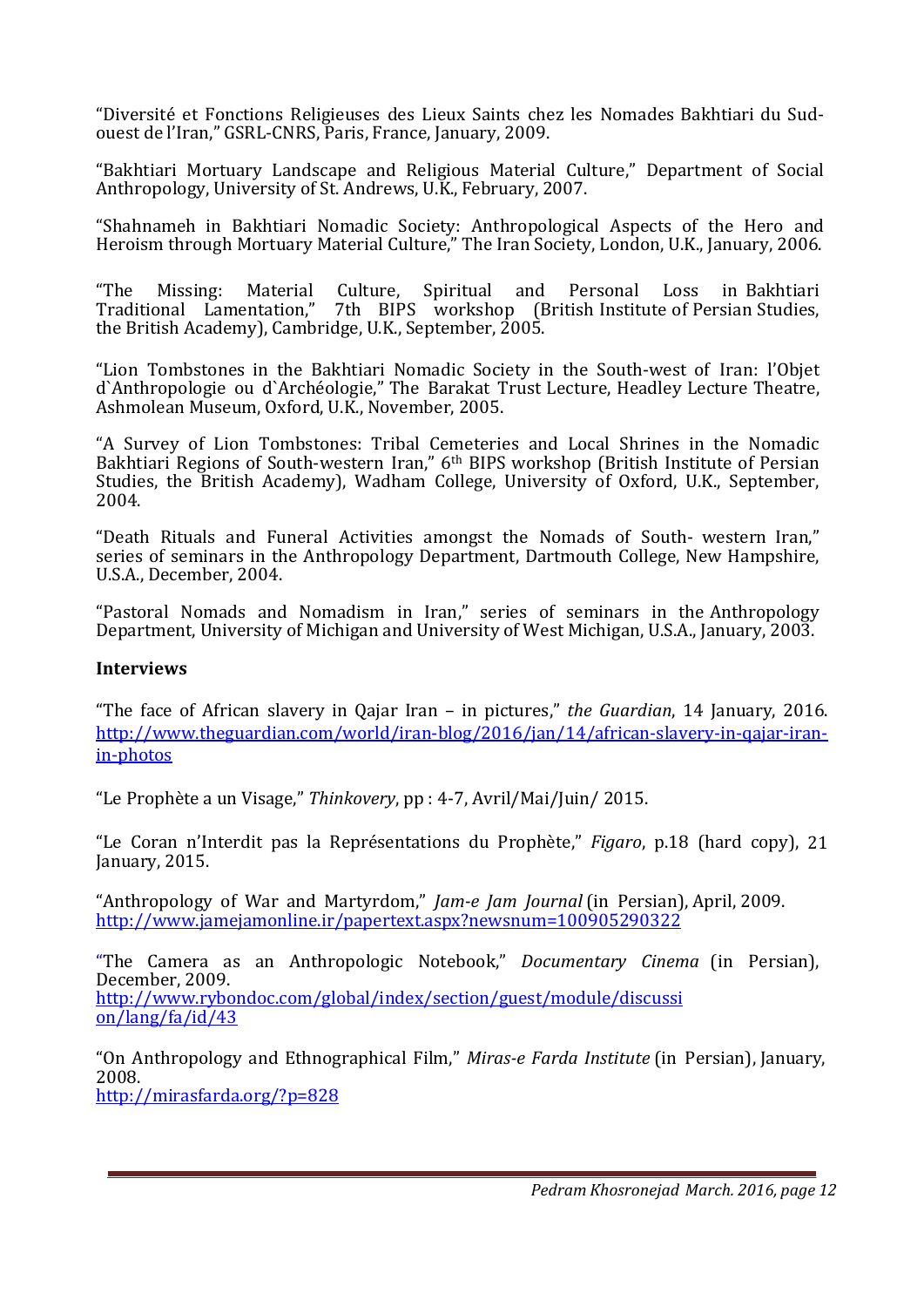# **Conferences, Panels chaired and Film activities**

*The End of the World, a Universal Imagination*?*,* **organiser**, Programme ATLANTYS, International Conference, University of Nantes, Nantes, France, June 2016.

*The Third Ethnographic Film and Media Programme of the EASA Anthropology of the Middle East and Central Eurasia* (AMCE) network, **organiser** and **curator of films**, 14th EASA Biennial Conference, Anthropological Legacies and Human Futures, University of Milano-Bicocca, Italy, July 2014.

*The Second Ethnographic Film and Media Programme of the EASA Anthropology of the Middle East and Central Eurasia* (AMCE) network, **organiser** and **curator of films,** The Department of Sociology, University of Nantes, Nantes, France, November 2015.

*The First Ethnographic Film and Media Programme of the EASA Anthropology of the Middle East and Central Eurasia* (AMCE) network, **organiser** and **curator of films**, 13th EASA Biennial Conference, Tallinn University, Estonia, August, 2014.

*People of the Air: Iran, the Persian Gulf and Neighbouring Countries: Ethnographic Film Day*, co-organiser with Prof. W. O. Beeman (University of Minnesota, USA) and **curator** of films, British Museum, London, U.K., November, 2011.

*Sacredness in Iranian Ethnographical Film: How to Film the Religious, Iranian Ethnographic Film Day*, **organiser** and **curator of films**, with the participation of Dr. E. de Maker (Department of Anthropology, University of Leiden), Dr. I. Flaskerud (University of Bergen), and Dr. J. C. Penrad (EHESS), GSRL-CNRS, Paris, France, November, 2011.

*31st NAFA Ethnographical Film Festival*, with the participation of P. I. Crawford (Arhus University, Denmark), Department of Social Anthropology, University of St. Andrews, U.K., September, 2011.

*People over the Sea: Nordic and Scottish Perspectives*, 31st NAFA Anthropological Conference, conference co-organiser with T. Ingold (University of Aberdeen), Department of Social Anthropology, University of St. Andrews, St. Andrews, U.K., September, 2011.

*Photography and Cinematography in Qajar Era Iran*, conference co- organiser with M. M. Eskandari-Qajar (Santa Barbara City College, USA) and **curator of photo exhibition**, Department of Social Anthropology, University of St. Andrews, St. Andrews, U.K., August, 2011.

*Iranian Film Season*, **organiser** and **curator of film season**, 29th International NAFA Film Festival, Koper, Slovenia, September, 2009.

*Visual Representations of Iran: Conference, Film Season and Photo Exhibition*, conference organiser, **curator of film season and photo exhibition** Department of Social Anthropology, University of St. Andrews, U.K., June, 2008.

*Women's Rituals and Ceremonies in the Contemporary Islamic World,* Centro Incontri Umani, Ascona, Switzerland, June, 2007.

*Narration of Triumph: War in the Documentary Cinema of Post- Revolutionary Iran,* organiser of conference and **curator of film season** with the participation of Iranian filmmaker R. Bani-Etemad, Barbican Centre, London, U.K., February, 2007.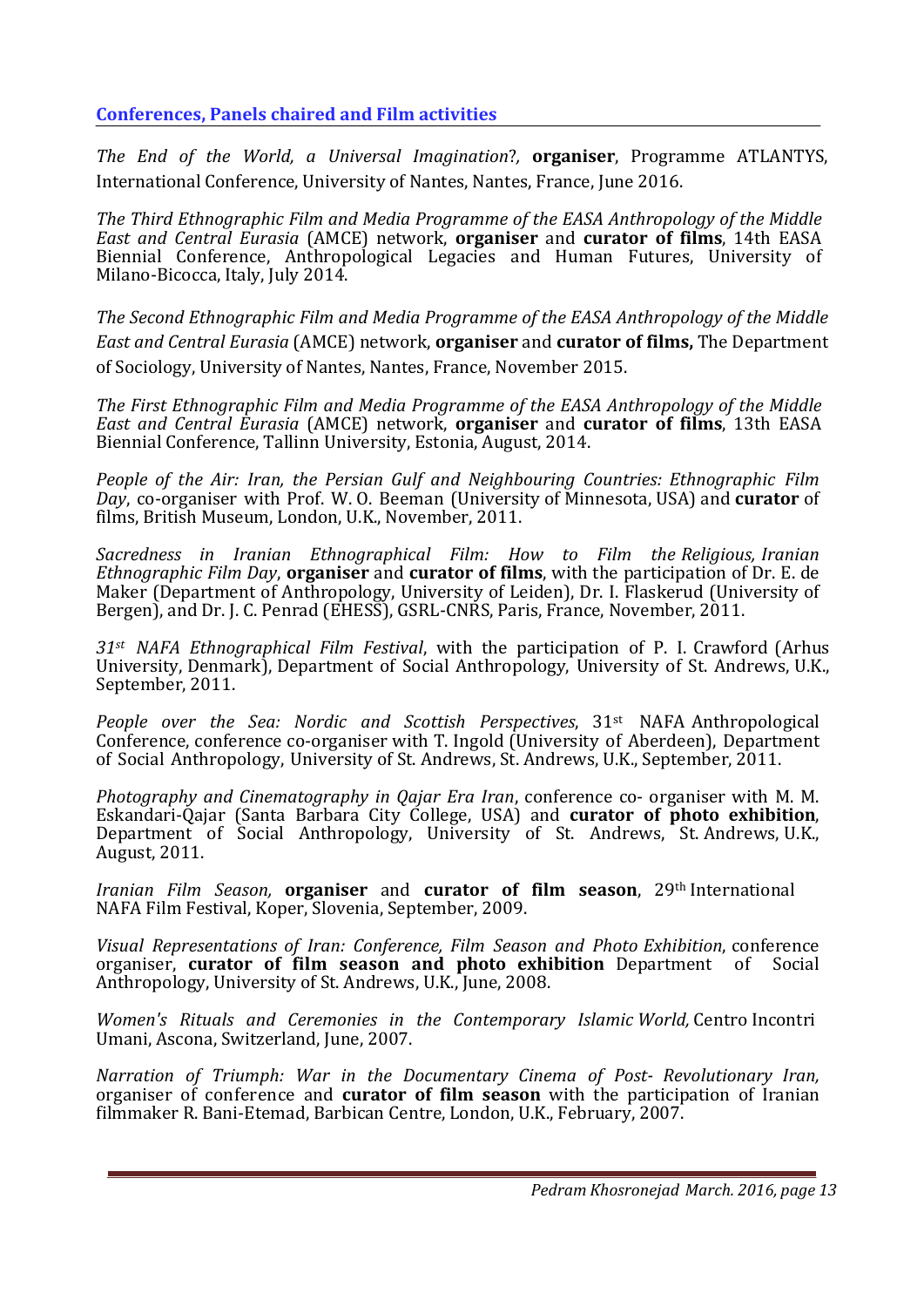The Art and Material Culture of Iranian Shiism, co-organiser with J. W. Allen, Maison Française d'Oxford, University of Oxford, Oxford, U.K., July, 2006.

#### **Series of conferences on Sunni-Shi'i Mausoleums and Saint Veneration in the Turko-Persian World:**

*Shiite Saint Veneration in Comparative Studies,* Faculty of Literature and Human Science, University of Isfahan, Isfahan, Iran, April, 2014.

*Bestiaire des Prophètes et des Saints,* conference co-organiser with T.Zarcone and P. J. GROUPE SOCIETES, RELIGIONS, LAÏCITES, Paris, France, December, 2013.

*Dreams and Dreaming in Saint Veneration,* conference co-organiser with I. Edgar (Department of Anthropology, University of Durham), *Uncertainty and disquiet*, 12th EASA Biennial Conference, Nanterre, France, July, 2012.

*Creation of Saints and Sainthood in 21st Century of Islamic World,* conference coorganiser with T. Zarcone and P. J. Luizard (CNRS/France), and M. Boivin (CEIAS/CNRS), GROUPE SOCIETES, RELIGIONS, LAÏCITES, Paris, France, December, 2011.

*Pilgrimage: Ritual, Arts and Piety*, conference co-organiser with T. Zarcone (CNRS/France), Centro Incontri Umani, Ascona, Switzerland, November, 2011.

*Portraits and Faces of Saints and Holy Figures in Saint Veneration,* workshop coorganiser with T. Zarcone (GSRL/Paris), Department of Social Anthropology, University of St. Andrews, St. Andrews, U.K., December, 2010.

*Pilgrimage and Sanctuaries: Ambiguity in Context*, conference co- organiser with T. Zarcone (GSRL/Paris), Centro Incontri Umani, Ascona, Switzerland, November, 2010.

*Sunni-Shi'i Mausoleums and Saint Veneration in Iraq and Neighbouring Countries*, workshop co-organiser with P. J. Luizard (GSRL/Paris), Department of Social Anthropology, University of St. Andrews, St. Andrews, U.K., April, 2010.

*Sunni-Shi'i Mausoleums and Saint Veneration in the Turko-Persian World*, Department of Social Anthropology, University of St. Andrews, St. Andrews, U.K., December, 2009.

#### **Panels Organised**

"Cyber Anthropology, Data Ethnography, and Ethics," *Evidence, Accident, Discovery*, coorganiser with Dr. J. Kreinath (Wichita State University), The 115<sup>th</sup> American Anthropological Association annual meeting, Minneapolis, November, 2016.

"Anthropologists between the Middle East and Europe: war, crises, refugees, migration and Islamophobia", 14th EASA Biennial Conference, *Anthropological Legacies and Human Futures*, University of Milano-Bicocca, Italy, July 2016.

"The Future of the Anthropology and Anthropologists of the Contemporary Middle East and Central Eurasia," *Collaboration, Intimacy & Revolution,* 13th EASA Biennial Conference, Tallinn University, Estonia, August, 2014.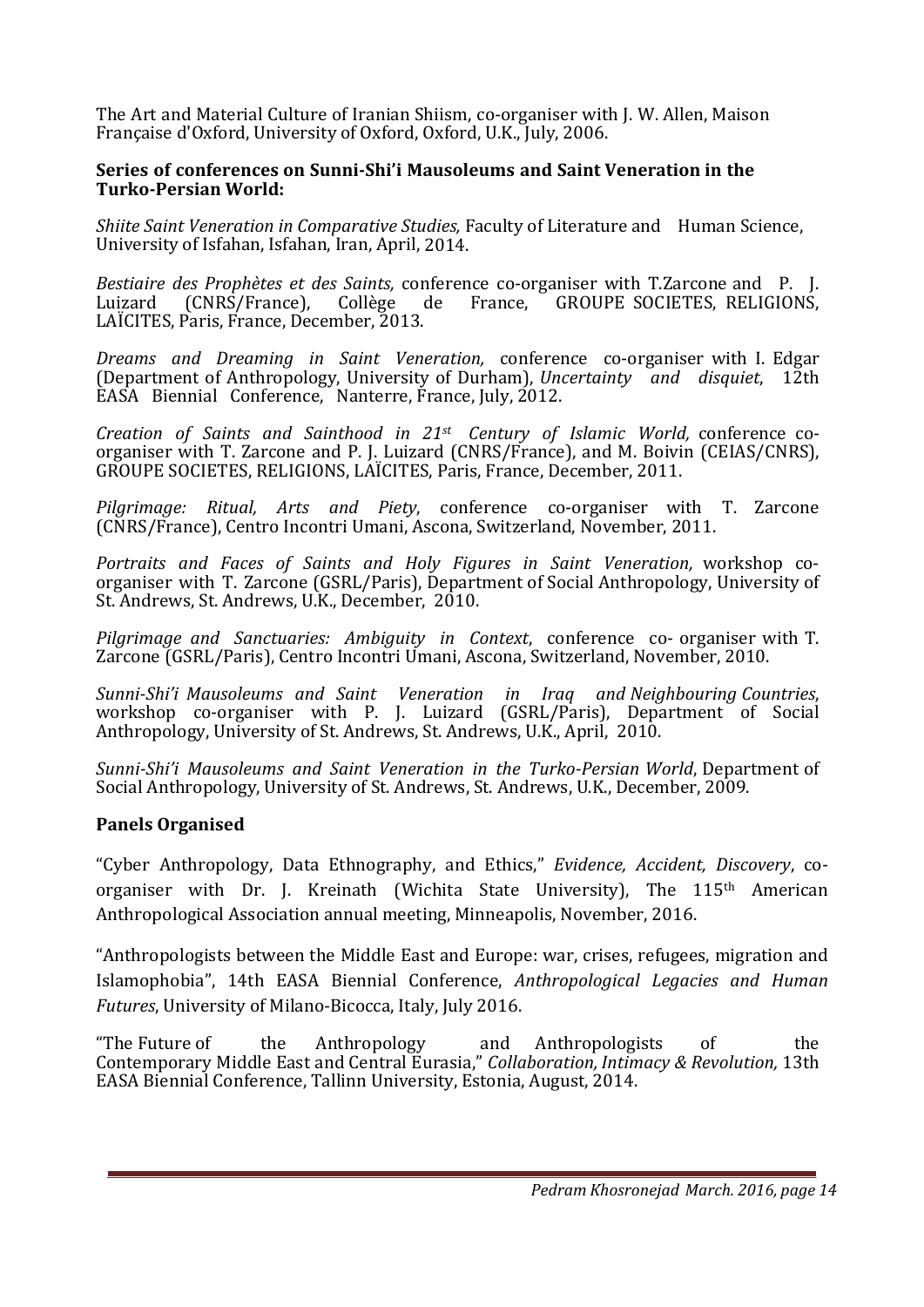"Cyberpilgrimage: Theory, Practice and Future," *The Future with/of Anthropologies*, coorganiser with Dr. K. Kuroda (Japan Society for the Promotion of Science), The Japanese Society of Cultural Anthropology (JASCA) Conference & IUAES Inter-Congress, Chiba City, Tokyo, May, 2014.

"Representing the Non-representable: Visual Representations of Extraordinary Beings in Ethnographic Films," *Evolving Humanity, Emerging Worlds*, The 17th World Congress of the International Union of Anthropological and Ethnological Sciences, University of Manchester, U.K., August, 2013.

"Material Religion as a Voice in Public Space," *Material Religion,* The British Sociological Association Sociology of Religion Study Group's Conference, Durham University, U.K., April, 2013.

#### **Filmmaking**

*Lion Tombstones amongst Nomadic Societies in South-western Iran,* researched and directed by P. Khosronejad, CNRS/IMAGE-France, France/Iran, 45', DV., 2016. https://vimeo.com/60553037

*Tombstone Makers,* researched and directed by P. Khosronejad, CNRS/IMAGE-France, 25', DV., 2016.

*The Last Lions of the Bakhtiari, Bakhtiari Death Rituals,* Dedicated to D. Brooks, researched and directed by P. Khosronejad, CNRS/IMAGE, France, 25', Hi 8., 2004. https://vimeo.com/44974664

## **Film Festival Participation**

"The Last Lions of the Bakhtiari, Bakhtiari Death Rituals," *Regards Comparés: Nomadisme, Rituels*, Musique, Musée de l'Homme', Paris, France, October, 2004.

"The Last Lions of the Bakhtiari, Bakhtiari Death Rituals," *Eighth RAI International Festival of Ethnographical Film: Islamic Worlds*, University of Durham, Durham, U.K., July 2003.

"The Last Lions of the Bakhtiari, Bakhtiari Death Rituals," *Eighth Festival du Film de Chercheur*, Nancy, France, May, 2003.

#### **Film Jury Membership**

*20th Ethnographical Film Festival*, Museum of Ethnography, Belgrade, Serbia, 2011.

*31st NAFA Ethnographical Film Festival,* Department of Social Anthropology, University of St. Andrews, Scotland, 2011.

*The Nineteenth International Scientific Audio-Visual Festival and Conference – Image and Science*, held in conjunction with the Centre National de la Recherche Scientifique (CNRS) and the International Council for Film, Television and Audio-visual Communication (IFTC) at UNESCO, the European Commission and the Council for Europe, Paris, France, 2003.

#### **Photo Exhibition Experience**

*Qajar Ethnographic Photo Exhibition*, **organizer** and **curator**, Department of Social Anthropology, University of St Andrews, Scotland, September, 2011.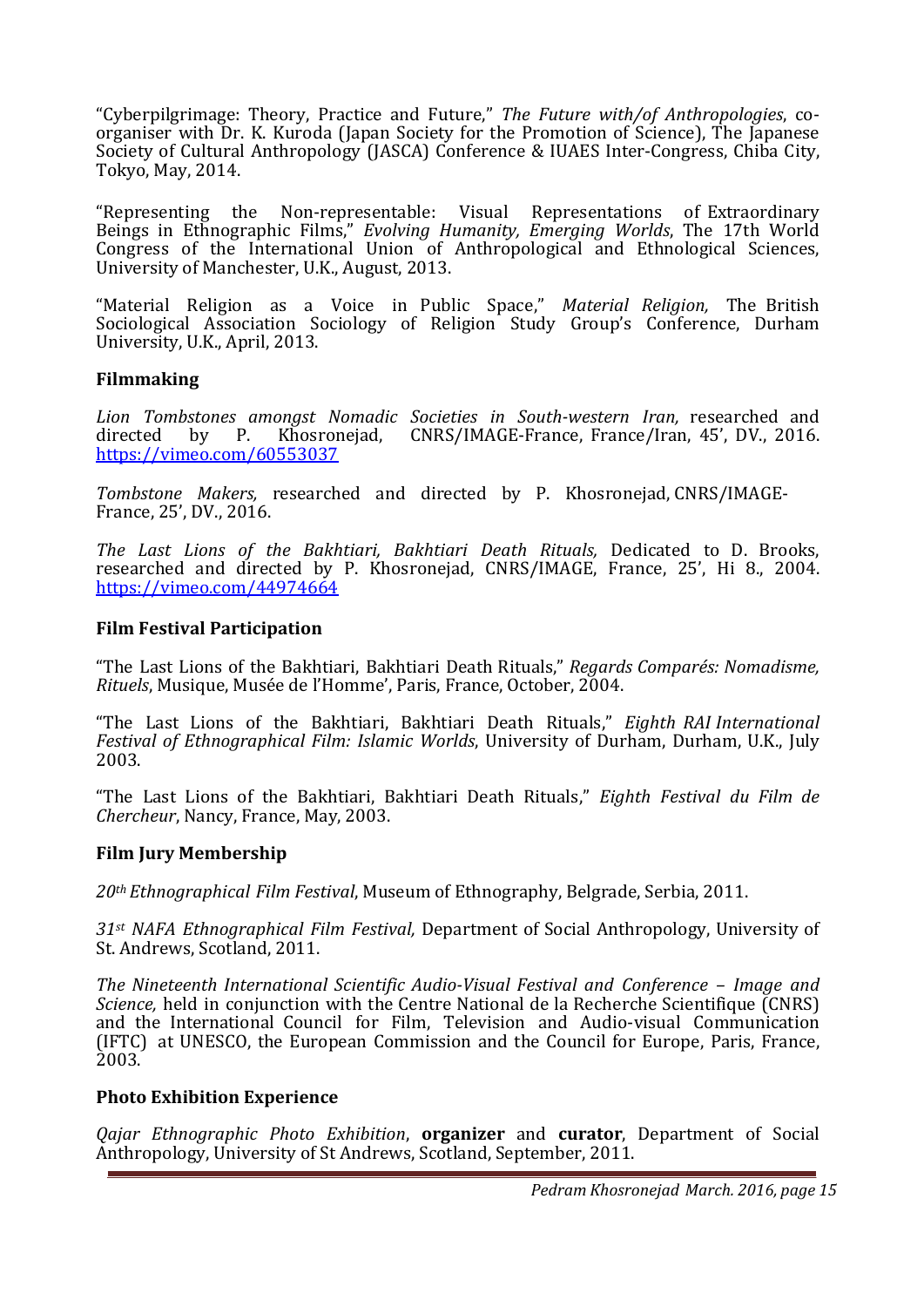*Tourism, Pilgrimage and Transformation,* Ethnographic Photo Exhibition, Department of Anthropology, University of Lisbon, Portugal, July, 2011.

**Administrative and Editorial Activities** 

Founder and series editor, *Iranian Studies,* Berlin-Münster-Wien-Zürich-London: LIT Verlag, 2014. http://www.lit-verlag.de/reihe/irastu

Founder *The Avini Collection*, fully academic and university-based research collection (University of St Andrews, U.K.) which currently includes 516 books and films (both documentary and fiction) on different topics and angles vis-à-vis the Iran-Iraq war (1980- 1988), 2013**.**  http://www.st-

andrews.ac.uk/library/resources/collections/namedmoderncollections/avini/

Founder and curator, *Ethnographic Film and Media Festival of the Anthropology of the MiddleEast and Central Eurasia,* 2012. http://www.easaonline.org/conferences/easa2014/amce.shtml

Founder and chief editor, *Journal of Anthropology of the Contemporary Middle East and Central Eurasia* (ACME), Sean Kingston Publishing, U.K, 2012. http://www.st-andrews.ac.uk/anthropologyiran/acme/

Founder and series editor, *The Anthropology of Persianate Societies,* Sean Kingston Publishing, U.K, 2011. http://www.easaonline.org/networks/amce/book\_series.shtml

Founder and moderator, *the Anthropology of the Middle East and Central Eurasia* (Russia, the Caucasus, Central Asia, China) Network, European Association of Anthropologists, 2010.

http://www.easaonline.org/networks/amce/index.shtml

## **Manuscript reviewer**

*Global Journal of Anthropology research, Visual Anthropology*, *Material Religion*, *Shia Islamic Studies*, *International Journal of Cultural Studies*, *Middle East Critique*.

## **Ph.D. Thesis Supervision**

First supervisor to Vaheh Boyadjian, "The Baluches and Islam: Social Organization and Religious Practices in Iranian Baluchistan', Dept. Social Anthropology, Univ. of St Andrews, 2010.

## **Grant Application Reviewer**

The Prince Claus Fund, Holland, 2011. The Arts & Humanities Research Council (AHRC), U.K., 2010. The British Academy, U.K., 2010.

## **Professional Affiliation**

American Anthropological Association (AAA), European Association of Social Anthropologists (EASA), Middle East Studies Association of North America (MESA), Society for Visual Anthropology (SVA), The International Union of Anthropological and Ethnological Sciences (IUAES), American Institute of Iranian Studies (AIIrS), International Society for Iranian Studies (ISIS), Institute for Religious Pluralism and Atheism (Maison des Sciences de